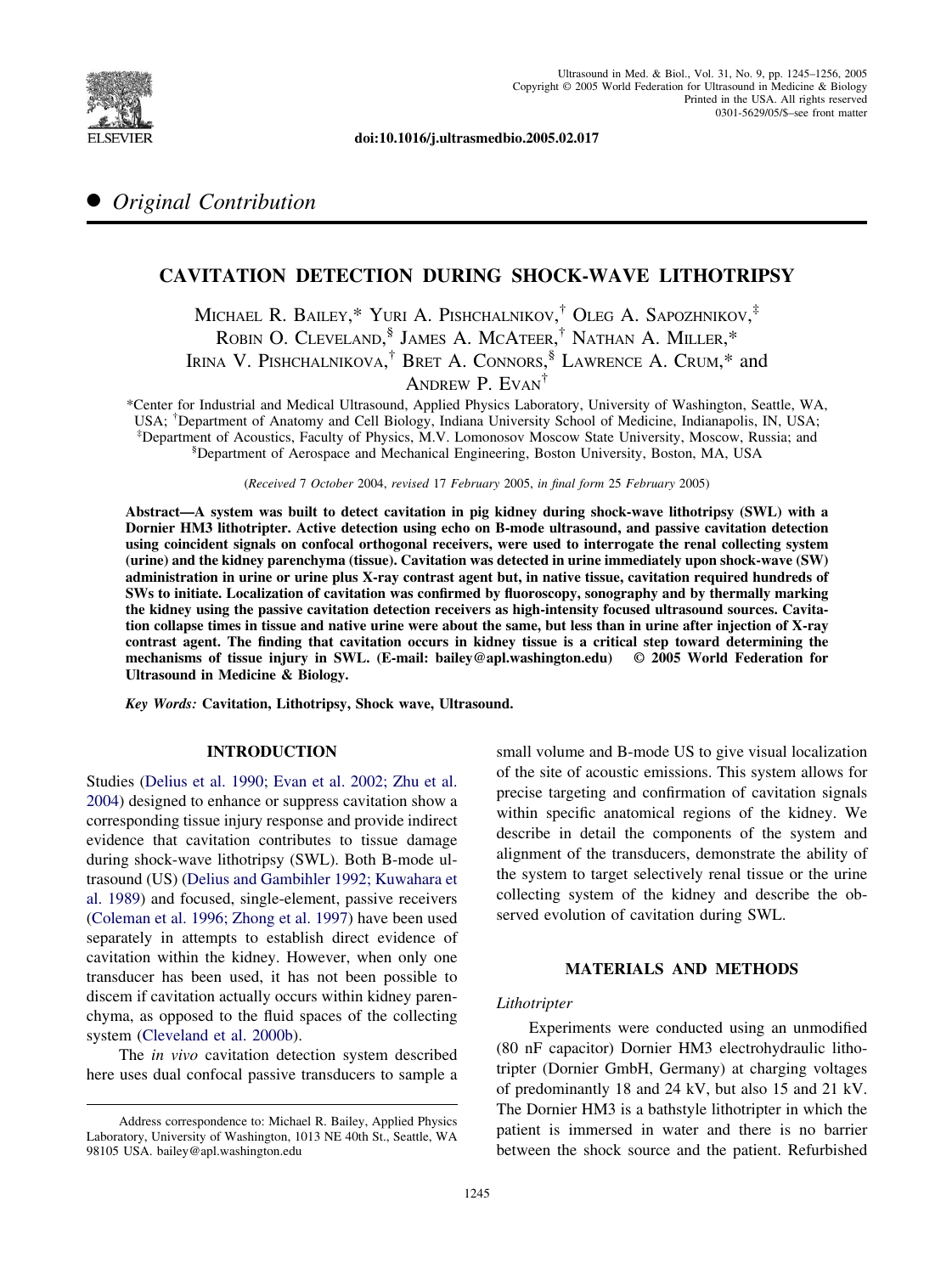<span id="page-1-0"></span>electrodes (Service Trends, Kennesaw, GA, USA) were used after conditioning with 150 shock waves and were discarded after 2000 shock waves.

### *Animal model*

Three normal 6-week-old pigs were used. Animal preparation, anesthetization, surgery, lithotripsy treatment and euthanasia followed an established institutionally approved protocol [\(Evan et al. 1998\)](#page-11-0) that complied with legal requirements and institutional guidelines. Balloon catheters were surgically inserted in both ureters of the anesthetized pig. The midline abdominal incision was closed with effort to minimize trapping of air by keeping the animal supine and compressing the abdomen by hand. The catheter permitted the injection of X-ray contrast agent into the urine collecting system. The back and sides of the pig were carefully shaved by razor. Any remaining hair was removed by a depilation agent such as Nair (Church & Dwight Co., Princeton, NY, USA).

Several steps were taken to prepare the animals for cavitation detection. A B-mode US scanner (SonoSite 180, C15/4-2 scan head) was used to examine acoustic windows for access of passive cavitation detection (PCD) and US examination and to assess for air pockets that might have been introduced during insertion and positioning of the ureteral catheters. In no case was air found trapped within the animal. Location of the ribs was marked on the skin to aid in positioning the transducers. Also, after the animal was in final position for SW treatment, the skin was massaged to release bubbles and particles from the skin.

The right kidney was treated, removed and fixed according to our previously published method [\(Evan et](#page-11-0) [al. 2002\)](#page-11-0), to detect sites of kidney bleeding. *Postmortem* inspection of all abdominal organs did not detect injury to any other organs.

#### *Cavitation detection system*

A cavitation detection system was engineered and mounted on the bottom of the water tank, as shown in Fig. 1b. Two single-element focused transducers (diameter 10 cm, radius of curvature 10 cm, frequency 1.1 MHz) were mounted on a bracket affixed to the SW reflector and aligned confocally to sample a  $5 \times 5 \times 5$ mm<sup>3</sup> volume (please see details below). The received signals were filtered by a 300-kHz high-pass filter (model 3202, Krohn-hite, Avon, MA, USA) and recorded on a Tektronix TDS 520 digitizer (Beaverton, OR, USA). Sampling frequency was 5 MHz and 1 ms of data were collected for each SW. A photodiode that detected the light output of the underwater spark triggered data collection from 24 successive SWs administered at 2 Hz.

A C15/4-2 SonoSite scan-head (Bothell, WA, USA)



Fig. 1. Components and alignment of the cavitation detection system. (Top row) Detection system including PCD transducers and US scan head are shown mounted in lithotripter (a) with alignment stylus in place, (b) without stylus and (c) with pig in position. (center and bottom rows) Fluoroscopic and B-mode US images of alignment (*F2* indicated by cross-hairs and small arrow, respectively) (d), (g), on the stylus (e), (h), in the collecting system, and (f), (i) in the lower pole of the kidney. The X-ray images include the injection of contrast agent and were made after initial experiments in native urine to verify alignment, which, in all cases, was precise to within 2 mm.

was mounted between the PCD transducers. The scan head frequency was 2–4 MHz. The scan head and US gel were placed in a thin plastic sleeve (ATL/Philips, Bothell, WA, USA) to protect the scan head, but also to ensure acoustic coupling with the water. A corprene hood protected the scan head from energy generated by the PCD transducers and the lithotripter.

The system was clamped to the lip of the lithotripter reflector [\(Fig. 1a](#page-11-0) b). It could rotate along that lip to optimize acoustic access to the pig kidney and simultaneously remain confocal with the lithotripter. We affixed the system in a position of about 8:30, considering the pig's head to be 12:00. The height of the detector was adjustable and the device could slide toward or away from the reflector. Each PCD transducer could be rotated and raised. Micropositioners controlled fine movements of the system. The US scan head could be moved forward or backward on the center-line of the PCD transducers, to touch the skin surface for better imaging or to retract the probe away from the SW path of the lithotripter.

The transducers and mounting bracket prevented inflation of the imaging balloons, but the quality of the fluoroscopic imaging was sufficient to identify kidney landmarks and to target the focus of the lithotripter.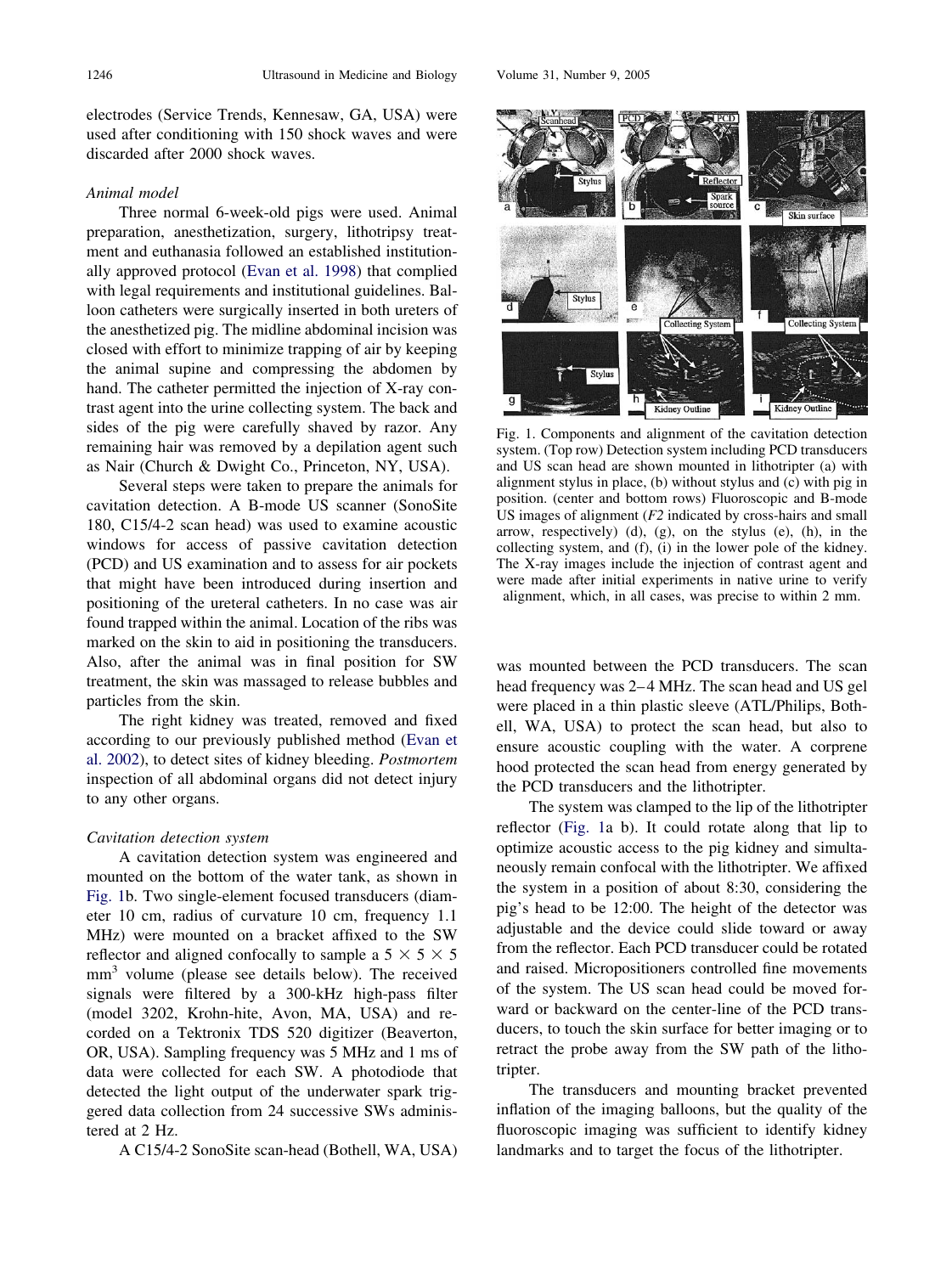## *Transducer calibration*

The PCD transducers, their calibration and operation have been described in a previous publication [\(Cleveland et al. 2000b\)](#page-11-0). A calibration of 9.5 MPa/V relates the maximum voltage at the PCD transducer to the peak positive pressure of the shock wave at a distance 10 mm from the bubble center. The axial and transverse dimensions of the sensitive volume (full-width half-maximum) were measured by a  $-6$ -dB in pressure drop-off and were 13 mm by 2 mm.

The transducers were also calibrated as 1.1 MHz sine wave generators. The signal source was a Hewlett-Packard (now Agilent) 33120A function generator and an ENI AP400B amplifier (Bloomfield, NY, USA). An electrical matching network was made to match the impedance of the transducer to the 50  $\Omega$  output of the amplifier. An in-line RF wattmeter (model 21A, Sonic Concepts, Woodinville, WA, USA) measured the true electrical power delivered to the transducer.

Acoustic spatial-average intensities were measured two ways, absorptive force balance and calibrated hydrophone (Sonic Technologies reference shock wave hydrophone, Hatboro, PA, USA; 0.6-mm active area). Acoustic powers measured in the force balance were divided by the  $-6$ -dB cross-sectional area of the beam  $(0.031 \text{ cm}^2)$  determined by the hydrophone mapping. Peak pressure *p* was measured by the hydrophone. Spatial-peak intensity  $l_{SP}$  was calculated according to  $l_{SP}$  =  $\rho^2/2\rho c$ , where  $\rho = 1000 \text{ kg/m}^3$  and  $c = 1500 \text{ m/s}$  are the density and the sound speed of water. Spatial-peak intensity was converted to spatial-average intensity  $l_{SAL}$ using the beam profile predicted by [O'Neil \(1949\)](#page-11-0) as described by [Hill \(1971\):](#page-11-0)  $I_{SAL} = I_{SP}/1.8$ . *In situ* intensities were time-averaged to incorporate the duty cycle and derated by 0.3 dB/MHz/cm, and the tissue depth was determined by US image.

## *Dual PCD*

[Coleman et al. \(1996\), Zhong et al. \(1997\)](#page-11-0) and [Cleveland et al. \(2000b\)](#page-11-0) have used passive cavitation detection in lithotripsy. The acoustic trace characteristic of cavitation is two spikes, one corresponding to nonlinear scattering from bubbles present when the lithotripter shock pulse passes through the focal point and a second, from emission when the bubble collapses. The term nonlinear acoustic scattering encompasses SW scattering as well as emission from bubbles. The model by [Church](#page-11-0) [\(1989\)](#page-11-0) suggests that, when driven by a lithotripter pulse, a bubble first collapses, then undergoes a "first bounce" (emitting a pressure pulse), after which the bubble undergoes a sustained expansion phase before collapsing again and, on second bounce, emitting a second pressure pulse. These predictions were confirmed by using the measured coincidence of pressure pulses with sonoluminescence to identify the moments of collapse [\(Coleman](#page-11-0) [et al. 1992\)](#page-11-0) and laser scattering to identify the expansion phase [\(Jochele et al. 1995\)](#page-11-0). The [Church \(1989\)](#page-11-0) model was then used to predict a monotonic increase in the time of collapse  $t_c$  between the spikes (as well as the amplitude of the pressure wave radiated in collapse) with increasing drive voltage [\(Coleman et al. 1992\)](#page-11-0), which was subsequently confirmed *in vivo* and *in vitro* [\(Zhong](#page-11-0) [et al. 1997; Pye and Dineley 1999; Cunningham et al.](#page-11-0) [2001\)](#page-11-0). The interval  $t_C$  is, therefore, often used as a measure of the collapse intensity. As bubbles are driven harder, their growth and collapse cycle lengthens. A monotonic relationship between lithotripter charging voltage and  $t_c$  is a check that signals are, indeed, cavitation.

Dual PCD uses two nearly orthogonal PCD transducers and coincidence detection to localize cavitation events. The sensitive volume of one detector is long and thin, but the intersection of two equal but orthogonal sensitive volumes is a region bounded only by the width. Thus, signals, detected simultaneously by both detectors and of nearly equal amplitude, are those that originate from only this small  $5 \times 5 \times 5$  mm<sup>3</sup> region of intersection.

PCD signals were analyzed as described by [Cleve](#page-11-0)[land et al. \(2000b\).](#page-11-0) The algorithm was written in LabVIEW (National Instruments, Austin, TX, USA). Signals were high-pass filtered at 600 kHz because of noise that was apparently introduced at 300 kHz by saturation of the Krohn-hite filter. Signals were then rectified and demodulated to remove the 1.1-MHz ringing of the transducer. Each PCD signal was normalized to the amplitude of the first detected signals, the result of nonlinear scattering of the spark-generated direct wave. This was to compensate for different attenuations through different tissue paths for the two PCD transducers. A cross-correlation was used to make the initial signals coincident. Initial spikes varied by  $1-5 \mu s$ , again because of the different tissue paths. Local maxima were identified on each signal. Because of the ringing of our transducer, the larger of two maxima within 10  $\mu$ s of each other was selected and the other neglected. The maxima on both signals were compared to identify maxima within  $8 \mu s$  of each other (*i.e.*, considered coincident). Last, the amplitudes of coincident signals were compared. Only signals that were within a factor or two of each other were retained. The rationale was that one event within the  $-6$ -dB region of both transducers had to register signals on both transducers that differed by no more than two. Collapse time,  $t_C$ , between initial spike and the primary collapse was recorded, as was the amplitude of the highest PCD maximum. Records were kept of how many PCD traces detected cavitation. Traces are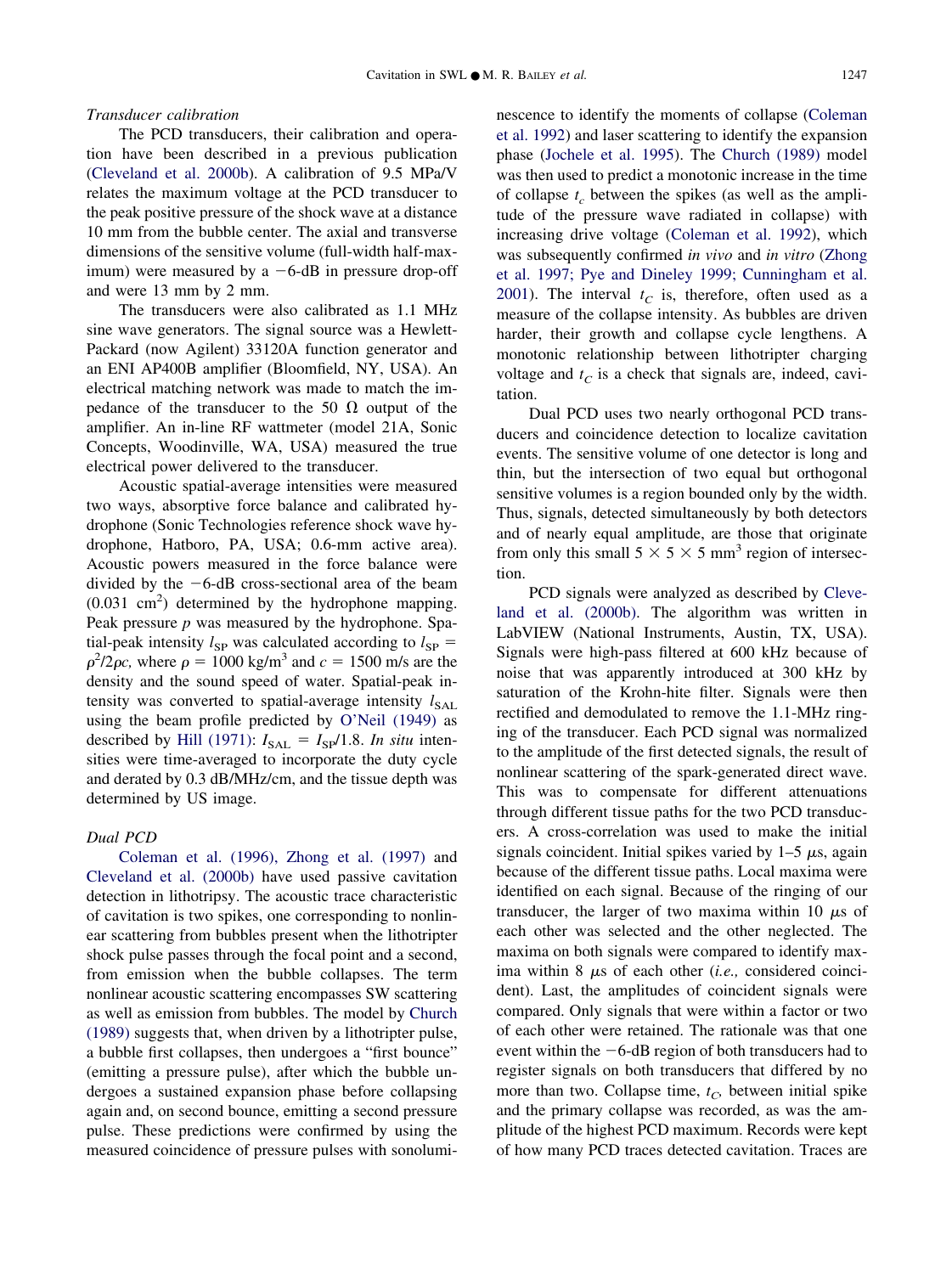displayed with the second PCD signal inverted for easier comparison.

### *System alignment*

Mechanical pointers that fit over each PCD transducer were made to indicate the focus of the transducers and to guide alignment with the stylus used to mark *F2* of the lithotripter (see [Fig. 1a](#page-1-0)). Fluoroscopy confirmed the pointers at *F2* (see [Fig. 1d](#page-1-0)). The angle between the PCD transducers was 90°. The US scan head was placed in its mount between the PCD transducers. Water was then added to the tank. The PCD pointers were removed. The US scan head was then raised or lowered to align the image at the tip of the stylus used to indicate *F2* (see [Fig.](#page-1-0) [1g](#page-1-0)). An arrow symbol was entered on the US screen to mark the position of *F2.* The lithotripter stylus was then removed. When both PCD transducers were run as highintensity focused US (HIFU) sources, they created an X (roughly 7 mm along each slash) of cavitation bubbles visible in the water at *F2.*

In preliminary experiments, a needle hydrophone was positioned at the tip of the *F2* pointer along the center-line of the PCD transducers and then removed. Each transducer was run as a source and its position was finely adjusted to maximize the hydrophone signal. Scattering from the hydrophone could also be used to align the other PCD transducer. However, mechanical alignment proved to be as accurate as the hydrophone alignment.

After alignment of the detection system with the lithotripter, the pig was lowered into the tank. The pig was moved into position under US guidance (see [Fig.](#page-1-0) [1c](#page-1-0)). The renal pelvis was targeted first (see [Fig. 1h](#page-1-0)). Because the speed of sound in tissue is slightly higher than that in water, the cross-hairs on the US screen indicated a spot 2 mm beyond *F2* (*i.e.,* true *F2* was 2 mm closer on the image). Likewise, refraction due to the sound speed difference meant the PCD beams focused the same distance toward the imaging scan head. In both these estimations it was assumed that tissue was homogeneous and that all refraction occurred at a plane tissuewater interface. Therefore, in tissue, the focal volumes of the PCD transducers produced a V, not an X as in water, with geometrical *F2* of the lithotripter located at the point of the V. No correction was made for refraction of the lithotripter beam, because the lithotripter focal region was large ( $\sim$ 1.5 cm by  $>$  6 cm) in water and [Cleveland](#page-11-0) [et al. \(1998\)](#page-11-0) did not measure a significant effect of refraction when recording lithotripsy pulses with an *in vivo* hydrophone.

#### *Shock wave treatment*

For the first animal, X-ray contrast agent (commercial agent containing (diatrizonate meglumine and diatrizonate sodium) was injected *via* the ureteral catheter and fluoroscopy was used to target the lithotripter on the collecting system. In the other pigs, alignment was guided by US and fluoroscopy without the use of contrast agent. Alignment was confirmed in these animals after 200–300 SWs by administering contrast agent (see [Fig.](#page-1-0) [1e](#page-1-0), f, h, i) and, in each case, the target location identified under fluoroscopy was within 2 mm of the target location determined using US guidance alone. The lithotripter and the cavitation detection system were always focused on the same position in space.

## *Physical localization of sites of SW treatment in the renal parenchyma*

Sites of SW treatment targeted within the renal parenchyma were marked by using the PCD transducers as high-intensity focused US (HIFU) sources. The sources were run at 50% duty cycle at the frame rate of the US imager. This was so that scattering from the PCD sources only obscured half the US image. With proper phasing, the interference could be relegated to the fringes of the image. At low power  $(I_{\text{SAL}} = 30 \text{ W/cm}^2)$ , streaming in fluid was seen [\(Shi et al. 2001\)](#page-11-0). At high power  $(I<sub>SAL</sub> = 1200$  W/cm<sup>2</sup>), a bright spot could be seen on the US image within a few s [\(Vaezy et al. 2000\)](#page-11-0). The high power was left on for 5–10 s and caused thermal coagulation of the tissue in a region roughly the size of the -6-dB pressure region. HIFU left a clearly observable lesion that marked the region that had been interrogated by B-mode US and dual PCD. Lesions were viewed in slices of the kidneys, which were each fixed and embedded in wax [\(Blomgren et al. 1997\)](#page-10-0). In this way, we were able to confirm that tissue refraction did not disrupt the alignment of the PCD transducers and the US imager.

## **RESULTS**

For each animal, the renal collecting system was targeted first. After assessment of cavitation in native urine or urine mixed with X-ray contrast agent, the animal was repositioned so that *F2* of the lithotripter was within the renal parenchyma and the cavitation detection system was interrogating tissue.

#### *Collecting system*

Echo indicative of cavitation was readily detected in the urine collecting system by B-mode US. Indeed, echo was visible within the first several SWs delivered. When SWs were administered at a clinical rate (0.5–3 Hz), we observed three phases in the appearance of echo. The reader is reminded that these phases are the distillation of our visual impression of B-mode images in a specific pig, not patient, model. During the first few SWs, the signal was faint and sporadic but increased in frequency of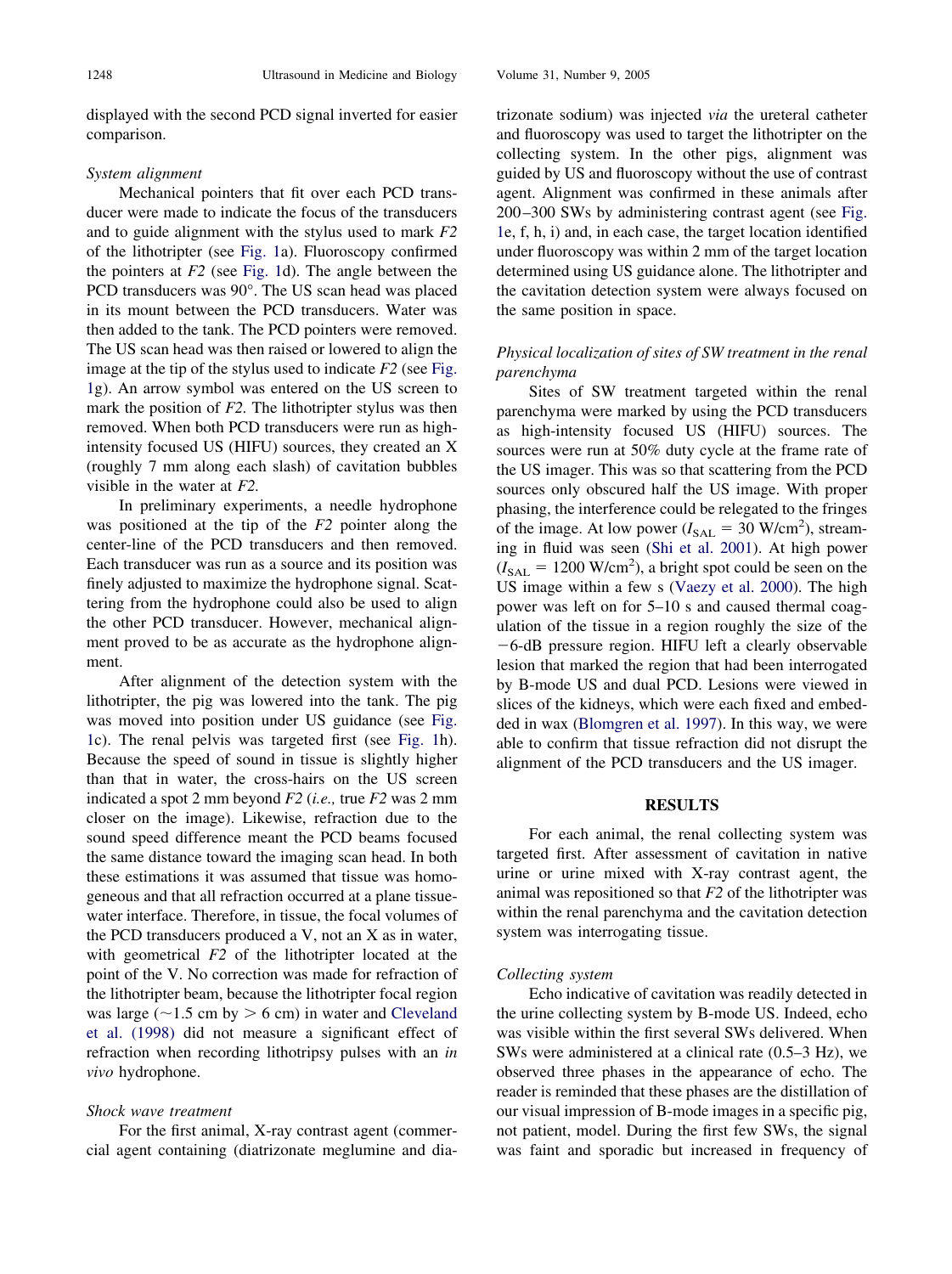

Fig. 2. Sequence of B-mode images showing stages of echogenicity in the urine collecting system of the kidney. A small white arrow marks  $F2$  of the lithotripter. (a) The collecting system (outlined by dashed line), prior to administration of SWs, is hypoechoic. (b) "Sparse field" appears faintly echogenic after several SWs and disappears. (c) "Pulsating field" is brighter and persists. (d) Pulsating field pulsates with each SW and, in this frame, shrinks and loses echogenicity compared with the previous SW in (c). (e) In general, the pulsating field grows and becomes brighter over a SW sequence. (f) "Static field" fills the collecting system and does not pulsate. Comettails (imaging artifacts) are seen (f) on the left and right and likely result from reverberations of the imaging pulse within a cloud of high-void fraction.

occurrence and longevity as treatment continued. Here we describe this phase as the "sparse field." After about 150–250 SWs, echoic clouds became brighter and persistent and pulsated with each lithotripter pulse. This "pulsating field" grew in intensity and size for another 20–200 SWs, until echo filled the collecting system on the image and the bright cloud ceased to pulse with each SW (*i.e.,* "static field"). Figure 2 shows selected video frames of the development of the echogenic region. When SWL was stopped, it took several minutes for echogenicity to dissipate. More intense echo took longer to dissipate, perhaps indicating larger bubbles. After a waiting period while bubbles dissipated, administration of SWs reproduced several times in each pig the same three-phase progression.

Dual PCD signals were readily detected in the collecting system during the "sparse field" and "pulsating field" phases, but not during the "static field" phase. Figure 3 shows a representative trace at 21 kV. PCD channel 1 is plotted above the  $p = 0$  axis, and PCD channel 2 is inverted and plotted below the  $p = 0$  axis.

The initial spike at 60  $\mu$ s is nonlinear scattering from existing bubbles. The amplitude of the initial spike tended to increase with echogenicity, and noise followed the spike, presumably caused by other bubbles collapsing and reverberation paths through tissue. The larger spike at 500  $\mu$ s is the emission from bubble collapse. The characteristic time or collapse time  $t_C$  is the difference between the first and second peaks,  $440 \mu s$ . Bubble rebound, the secondary growth and collapse phase of the bubble, is evidenced by a third slightly lower amplitude spike at 660  $\mu$ s. The small signal at 25  $\mu$ s is caused by scattering of the direct (unfocused) wave diverging from the lithotripter spark. Confirmation that a PCD signal is from cavitation can be obtained by looking for an increase in  $t_c$  at increasing charging potential of the litho-tripter [\(Coleman et al. 1996\)](#page-11-0). The  $t_C$  values collected in the "pulsating field" were 240, 340, 370, 400 and 500  $\mu$ s  $\pm$  10% for charging potentials of 12, 15, 18, 21 and 24 kV, respectively. At one kV setting,  $t_C$  often grew to and then maintained a maximum value in 5–10 SWs. Absolute values varied depending on conditions and increased with higher SW number and brighter echogenicity. However, if coincident signals were measured,  $t_C$  always increased with increase in charging potential.

A plot of  $t_C$  values vs. SW number for the "sparse" field" in the collecting system is shown in [Fig. 4.](#page-5-0) Data are for the first 176 SWs delivered to native urine, without addition of X-ray contrast agent. Sporadic and increasingly extended bouts of cavitation signal were observed that correlated with the appearance of echo



Fig. 3. Dual PCD trace, showing coincident cavitation signals in native urine at 21 kV charging potential. The second channel is inverted for coincident comparison. An initial spike at  $25 \mu s$ occurs caused by the direct SW spherically diverging from the spark and nonlinearly scattering from bubbles at  $F2$ . At 60  $\mu$ s, the first signal of the cavitation double-spike signal is seen, the result of nonlinear scattering of spark-generated SW focused by the reflector from bubbles at *F2*. Low-amplitude noise because of scattering in the tissue follows this signal. The collapse spike, detected coincidently on the upper and lower (inverted) trace, is at 500  $\mu$ s: collapse time  $t_c$  is the difference, 440  $\mu$ s. Collapse amplitude is 1 MPa. Coincident detection is able to distinguish the high-amplitude collapse in the focus of both transducers from other collapses detected in the focus of only one transducer. Note that PCD channel 2 detected a collapse just before the coincident signal, that was not detected by PCD channel 1. A rebound collapse of the cloud is seen at 660  $\mu$ s.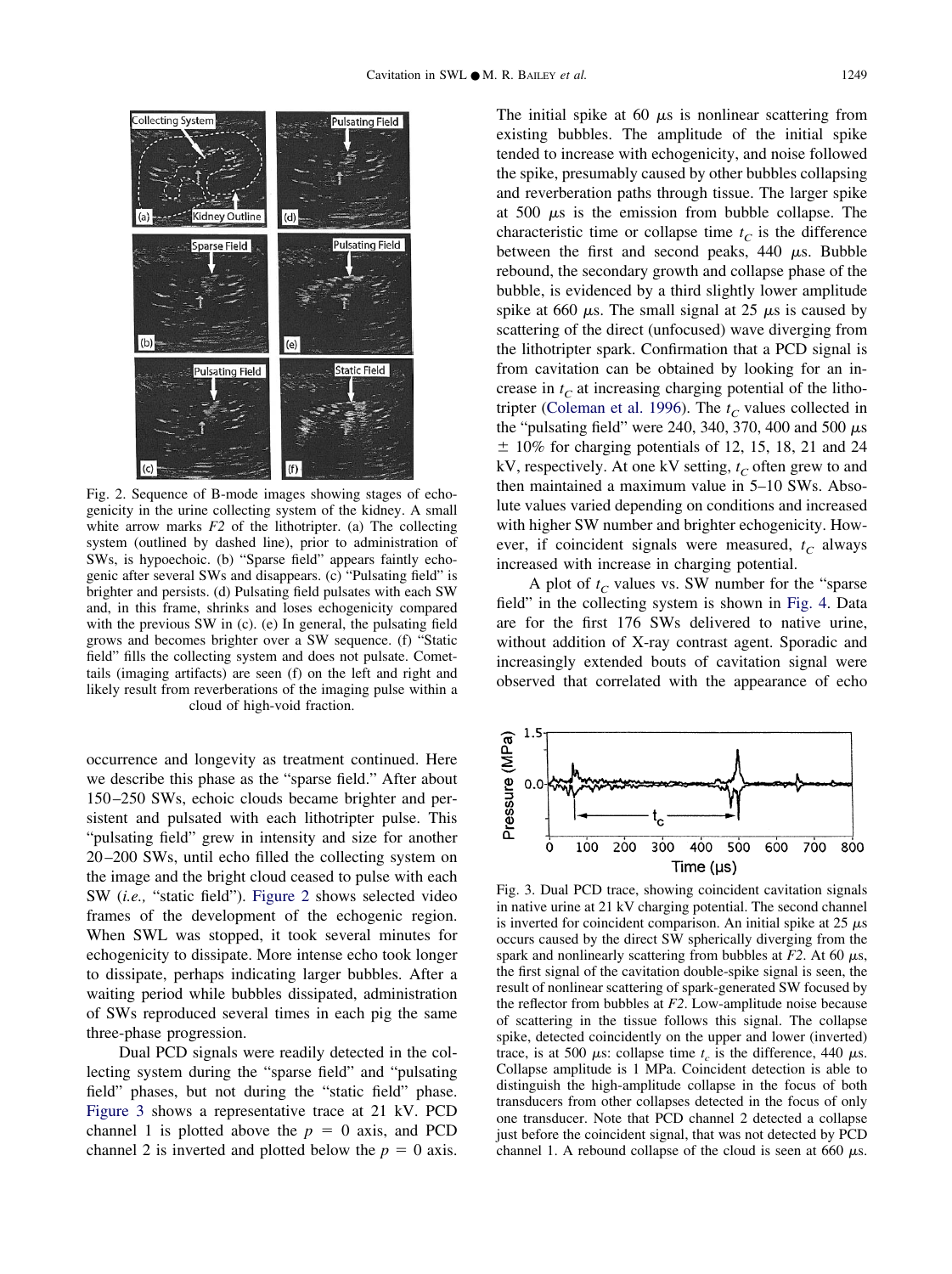<span id="page-5-0"></span>

Fig. 4. Plot of  $t_c$  values during the "sparse field" phase of cavitation in native urine. PCD signals were detected from the first several SWs delivered to the pig and, then, cavitation was not detected again until after 75 SWs. Cavitation reappears, starting at SW #142. With increasing SW number, cavitation activity persists longer and occurs more frequently. The  $t_c$ values increase with kV setting and with SW number. Echo appeared on B-mode only when PCD signals were detected.

although, sometimes, echo was not perceptible. In both animals that did not receive contrast agent at the start, the first few SWs produced cavitation signals but, then, cavitation was inconsistent with subsequent pulses. This result suggests that there were preexisting cavitation nuclei in the urine and that these nuclei were eliminated or moved out of the acoustic field, possibly because of acoustic forces, as treatment proceeded. With continued SW treatment, the string of consecutive pulses that generated cavitation grew longer. Then, after about 150–250 SWs, there was persistent cavitation showing as pulsating intense echogenicity and a PCD signal with almost every pulse.

Echogenicity and PCD signals evolved during the course of treatment. Figure 5 shows the dual PCD data corresponding to the sparse, pulsating and static fields observed on B-mode before and after injection of X-ray contrast agent. The upper plot is peak PCD amplitude, and the lower plot is  $t_C$ . Both values are plotted against SW number. The sequence begins with a sparse field: amplitudes are moderate, collapse times are low and then coincident signals disappear. Cavitation signals last for the duration of the pulsating field, and  $t_c$  is long. When the cloud became static, cavitation signals stopped. Injection of X-ray contrast agent immediately increased  $t_C$ , amplitude and frequency of cavitation occurrence (seen in Fig. 5) and also intensified echo seen on the B-mode images. The inference is that the flowing contrast agent disrupted the cloud sufficiently to reinstate cavitation. The average  $t_C$  was 1.5 times greater with contrast agent than in native urine,  $400 \pm 60 \mu s$  vs. 240  $\pm$  46  $\mu s$  at 18kV and  $572 \pm 61 \,\mu s$  vs. 340  $\pm 57 \,\mu s$  at 24kV. In both media,  $t_c$  at 24 kV was 5/3 times the  $t_c$  at 18 kV. The  $t_c$ and amplitude increased during the "pulsating field" but, although  $t_C$  remained high, the amplitude diminished (SW #25 and 54) in the transition to the static field. Also, some SWs did not produce detected cavitation signals and some did, in the transition. Thus, the transition to "static field" occurred over the span of a few SWs. In another animal, the frequency of cavitation detection for six chronological 10-SW series identical to Fig. 5 were 60, 40, 10, 100, 100 and 80 %, where contrast agent was injected after the third step. Cavitation achieved "static field" during the 10% and 80% steps. Also, if SW treatment was halted after a "pulsating field" was achieved, this phase became re-established with only 10 SWs, even with a pause of several min in SW delivery.

With attainment of a "static field," the occurrence of PCD signals fell dramatically. So, although there was intense echo, arguably from bubbles, bubble collapses were not detected. [Figure 6](#page-6-0) shows a PCD trace [\(Fig. 6a](#page-6-0)) in the pulsating field and [\(Fig. 6b](#page-6-0)) in the static field five SWs later. In the static field, coincident collapse signals were very rare and amplitude of the initial spike was very large. The initial spike increased in the pulsating cloud also, but not to the same extent and, as might be expected, correlated with intense echo. Echogenic regions that extended a good distance toward a PCD transducer produced a slightly earlier arrival time of the initial signal, because of the shorted travel path of the scattered SW. We conclude that the void fraction was too high in the static field and that the SW nonlinearly scattered



Fig. 5. Example of cavitation cloud evolution in SWL. PCD signal amplitude and  $t_c$  are plotted vs. SW number. X-ray contrast agent was injected after SW #30, as indicated on top. Echogenic field observed on simultaneous B-mode is described along the bottom. The sequence begins with a sparse field and frequent cavitation signals are detected. A pulsating sustained field of echogenicity follows with high-amplitude long-t<sub>c</sub> PCD signals. When the cloud becomes static, cavitation signals cease. Contrast agent injection immediately increases  $t_c$ , amplitude and frequency of cavitation occurrence. Echogenicity of pulsating cloud also increased. Frequency decreases as the field moves to a static condition again, not shown. High  $t_c$  but low amplitude, as seen in SWs #25 and 54, was common for signals during transition to static field or for infrequent signals in static field.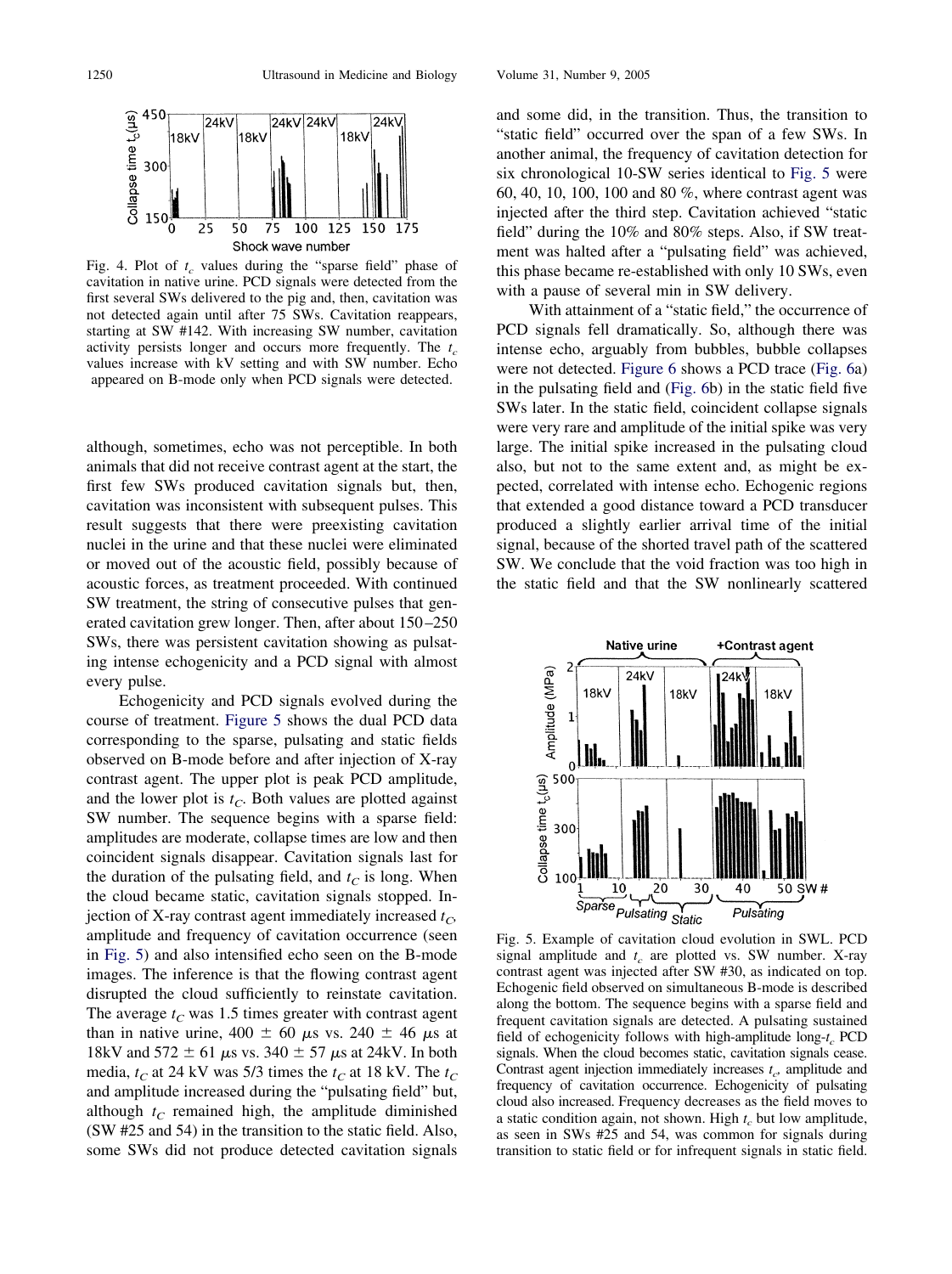<span id="page-6-0"></span>

Fig. 6. PCD trace in (a) pulsating field and (b) static field. In the static field, coincident collapse signals are very rare and, instead, amplitude of the initial spike, produced by nonlinear scattering from the bubbles, is very large. It appears that the cloud is too densely populated or consists of sufficiently large bubbles so that sound is reflected or emitted but not concentrated into oscillation and collapse.

from the low impedance of the cloud interface, rather than penetrating the cloud to drive bubble oscillation and collapse.

As a rough quantitative check of this speculative conclusion, the following problem was posed: how many bubbles are required to attenuate the SW *en route* to the center of the collecting system? It was estimated that the negative pressure of the SW attenuates from  $-10$  MPa to  $-1$  MPa in 0.5 cm. For a peak negative pressure amplitude less than 1 MPa, the  $t_C$ predicted using the [Church \(1989\),](#page-11-0) model is shorter than the ringing of our PCD and, therefore, irresolvable with our system. The attenuation distance was estimated from the kidney geometry. These estimates give an attenuation of 460 Np/m. We estimate bubbles were on the order of 10  $\mu$ m. [Church \(1989\), Sapozh](#page-11-0)[nikov et al. \(2002\),](#page-11-0) and [Tanguay and Colonius \(2003\)](#page-11-0) calculated that the equilibrium radius of the bubble is 30  $\mu$ m following collapse and then the bubble partially dissolves before the next SW. [Tanguay and](#page-11-0) [Colonius \(2003\)](#page-11-0) have shown that the equilibrium bubble radius asymptotes for a given SW delivery rate, if bubble agglomeration and fission are neglected. The fundamental frequency of the lithotripter pulse, which is 4  $\mu$ s in duration, is 250 kHz [\(Cleveland et al. 2000a,](#page-11-0) [Coleman et al. 1989\)](#page-11-0). With this attenuation, frequency and bubble radius, the dispersion relation defined by [Foldy \(1945\)](#page-11-0) was used to predict a void fraction (ratio of volume of gas to volume of the bubbly mixture) of approximately  $10^{-5}$ , or 2400 bubbles/cm. If these bubbles were to grow to a maximum radius of 0.5 mm (predicted for water by [\(Church 1989\)](#page-11-0), a void fraction of 1 would be obtained, which means the whole region is gas and this is a logical upper bound. Studies [\(Sapozhnikov et al. 2002, Tanguay and Colonius](#page-11-0) [2003\)](#page-11-0) show that the bubbles do not grow as large when the number density is high, but other studies [\(Pish](#page-11-0)[chalnikov et al. 2003\)](#page-11-0) show agglomeration of bubbles is possible. Therefore, these rough estimates support the speculative conclusion that the bubble cloud can dramatically attenuate the SW below a threshold level to produce detectable cavitation.

#### *Kidney parenchyma*

Cavitation was detected in the kidney parenchyma, both as echo and coincident PCD signals. Whereas, in the urine collecting system, cavitation signals were detected from the very beginning of SW exposure, it required approximately 1000 SWs to initiate cavitation in tissue. Figure 7 shows the onset of echogenicity within tissue. A dashed line outlines the kidney in each image. The kidney center, the collecting system, appears hy-



Fig. 7. Shock-wave-induced echogenicity in kidney tissue. Bmode images show (a), (c) lack of echogenicity before SWs and (b), (d) sudden appearance of echogenicity within the tissue parenchyma as SWs are delivered. Two tissue sites are shown: (above) corticomedullary junction of middle pole and (below) lower pole. (----) Kidney outline around the lower pole. The collecting system in center of the kidney is echogenic in all images; tissue image is generally dark. Ring around white arrow points to the interrogated region centered at *F2.* (b) Echo appears along the length of the arrow and appears to connect the echogenicity in the collecting system with that in a growing echogenic subcapusular hematoma (hematoma confirmed *post mortem*) on top of the kidney as imaged. (d) Echogenicity surrounded by hypoechogenic tissue. Appearance correlated to within one SW of the first appearance of PCD coincident signals at these locations in the tissue.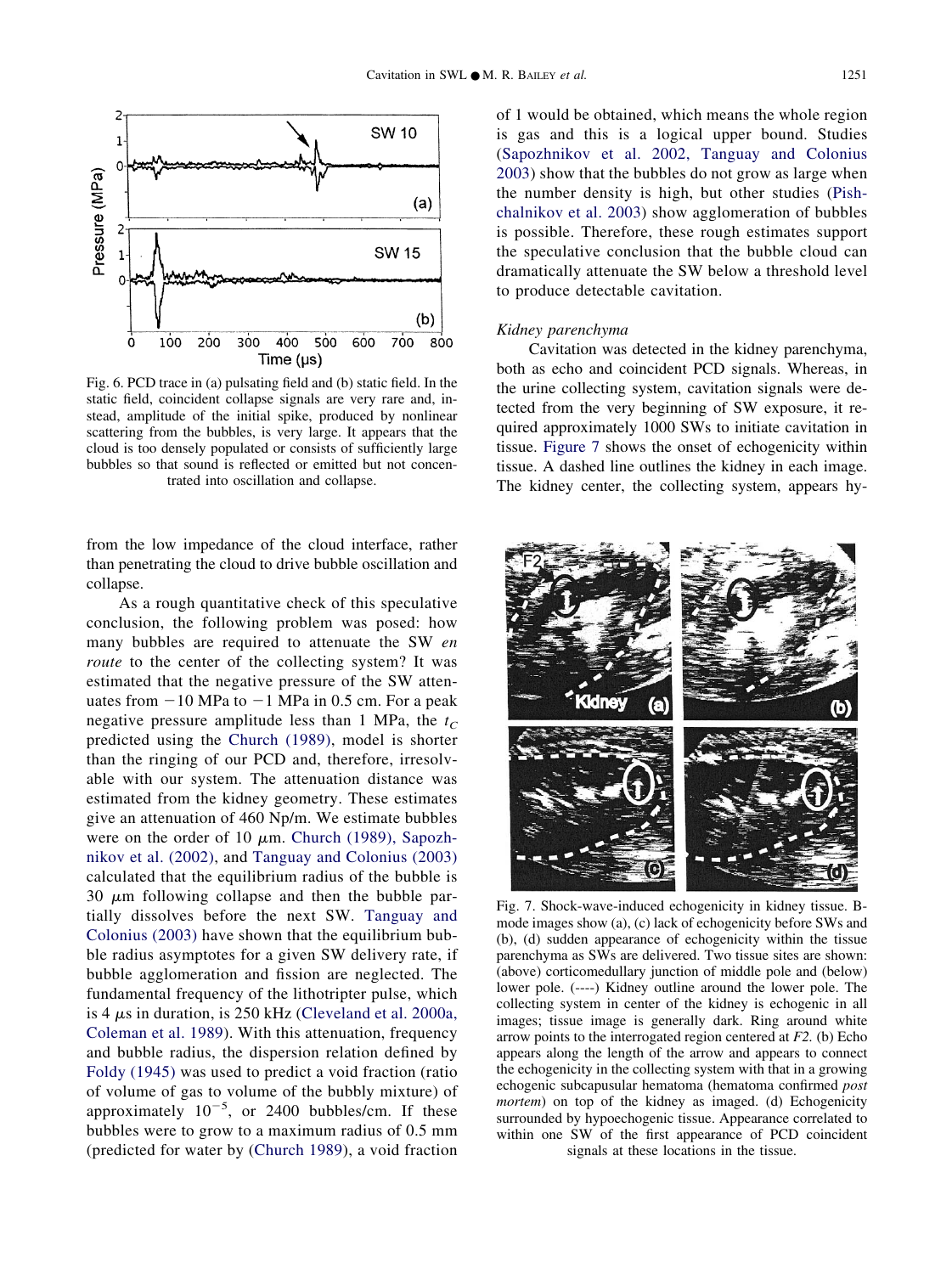perechoic, which is the result of many applied SWs. The arrow on the US image, ringed in black or white on the image, indicates the region of interrogation at *F2.* On the left in [Fig 7a](#page-6-0), negligible echo is observed around the arrow in the corticomedullary junction of the middle pole; on the right in [Fig. 7b](#page-6-0), hyperecho runs the length of the arrow and appears to bridge echo in the collecting system and in a growing subcapsular hematoma (the result of earlier treatment of the lower pole). The bridge was seen on the US image to form over three to six SWs after several hundred SWs and then remained. Both the subcapular hematoma and a hemorrhagic lesion bridging the hematoma and the collecting system are observed in the *postmortem* section (Fig. 8) of this kidney. In [Fig. 7c](#page-6-0), the lower pole of another kidney is not echogenic and then, in [Fig. 7d](#page-6-0), an echogenic region appears surrounded by tissue. After echo started in tissue, it persisted, grew brighter, grew slightly in area and, like cavitation in the collecting system, pulsated with each SW.

Dual PCD signals were detected concurrently and colocated with the echo. Figure 9 shows a PCD trace from the parenchyma of the middle pole of the kidney, the same cavitation cluster and location shown in [Fig. 7b](#page-6-0). The initial spike amplitude was large and increased when echo and collapse signal were observed. The collapse signal is at 450  $\mu$ s, which yields a  $t_C$  of 385  $\mu$ s. The  $t_C$ values increased with kV and with SW number as brightness increased. Measured  $t_C$  values in tissue were 280  $\pm$ 30  $\mu$ s and 390  $\pm$  60  $\mu$ s at 18 and 24 kV, which was comparable with the  $t_C$  measured in native urine in the collecting system. Dual PCD makes it possible to reject the small cavitation signal at 440  $\mu$ s, because it appears on channel 2 only. Thus, both dual PCD and B-mode US gave simultaneous indication of cavitation within tissue during SWL.



Fig. 8. SWL-induced hemorrhagic tissue injury in kidney viewed by US in Fig. 7a, b. (a) Subcapsular hematoma, seen as a subcapsular echogenic region in Fig. 7a and b, on the kidney surface (arrow). (b) Hemorrhagic region from capsule to collecting system (arrows) corresponds to location of the echogenic bridge in Fig. 7b. Note that Fig. 8 is a coronal crosssection and that Fig. 7b is a sagital cross-section, but both are from the center of the kidney.



Fig. 9. PCD signal detected in kidney parenchyma during SWL. Kidney had received over 1000 SWs, half at 18 kV and half at 24 kV. PCD signals correlated with spatial and temporal appearance of echogenicity in Fig. 7b. Amplitude and  $t_c$  are similar to data in native urine (*e.g.,* see Fig. 3).

Although tissue might be expected to restrict bubble growth and to shorten  $t_c$  [\(Ding and Gracewski 1994\)](#page-11-0), the limited evidence is not consistent. [Zhong et al. \(1997\)](#page-11-0) using PCD in SWL *in vivo*, recorded  $t_c$  values shorter than those in water; however, [Coleman et al. \(1999\),](#page-11-0) using PCD in patients, recorded  $t_C$  values equal to those in water. Neither could be sure to separate tissue from liquid space. [Church \(2003\)](#page-11-0) discusses many factors that can complicate the expansion of a bubble in tissue near other bubbles. Our evidence above indicates that  $t_C$  is very sensitive to SW rate, history and the fluid medium. But long  $t_C$  correlated with strong echogenicity. Therefore, we believe that the dominant factor on  $t_c$  was not tissue constraint but bubble number density, as discussed further in the Discussion section.

#### *Confirmation of alignment in tissue*

After cavitation detection during SW administration, tissue sites of detection were marked by using the PCD transducers as HIFU sources thermally to necrose the interrogated region. The location of the thermal lesion agreed with the location of cavitation detection predicted by US and fluoroscopic imaging. [Figure 10a](#page-8-0) shows a slice of a kidney that was treated with SWs, interrogated for cavitation and marked with a thermal lesion. There is a clear thermal lesion that resulted from the HIFU. The damage is most concentrated deepest in the tissue and then grows more diffuse toward the capsule. Previous research (*e.g.,* [Watkin et al. 1997\)](#page-11-0) indicates that lower amplitudes or shorter exposures would prevent this growth to the capsule and create an even more localized marker. The white necrotic HIFU lesion is distinct from the hemorrhagic SWL-induced injury [\(Watkin et al. 1997; Evan et al. 1998\)](#page-11-0), but SWL injury was not quantified in this kidney. The injury in [Fig. 10a](#page-8-0) is in the lower pole and its position agrees well with the position indicated in [Fig. 7d](#page-6-0). Cavitation detection in the parenchyma was, in fact, in the parenchyma and refraction played no role other than that predicted in distorting the location of the interrogation region.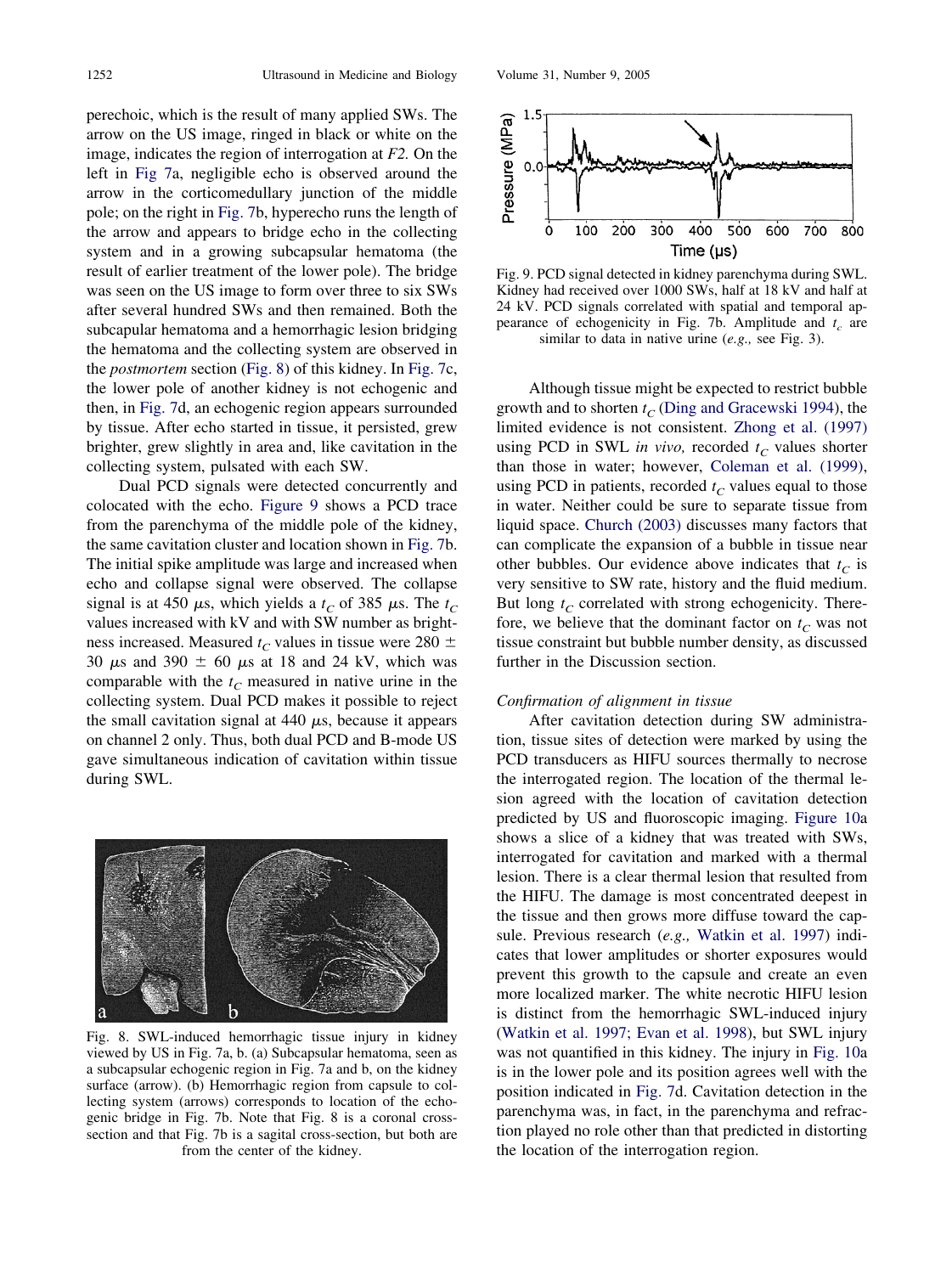<span id="page-8-0"></span>

Fig. 10. Verification of site of cavitation detection within kidney tissue by HIFU-induced necrosis and echogenicity. (a) HIFU lesion created to mark the detection region of PCD transducers. Detection was in tissue and confirms the location of cavitation detection indicated in Fig. 7d. Expanded view shows that the thermal lesion created by HIFU is distinct from SWL-induced injury, as shown in Fig. 8. (b) While HIFU (PCD transducer on the right in this case) is on, an echoic region is observed in the focal region and offers yet another indicator of alignment in tissue. The echogenic region began within the tissue and grew to the kidney capsule. (----) Coronal cut that was taken for the section in (a); blue eye indicates the viewing angle in (a).

One final method of confirming the location was that the HIFU sources produced echogenic regions on B-mode US. Hence, by insonifying the tissue with the PCD transducers run as HIFU sources and simultaneously imaging with B-mode, it was possible to observe and locate the focal interrogation region of the PCD transducers in tissue in real time. The echogenic region shown in Fig. 10b was produced by exciting only the PCD transducer on the right and is exactly at the predicted interrogation region indicated by the arrow. The echogenic region location agrees with the lesion location in Fig. 10a. The size and shape of the echogenic region correlates with the dimensions of the thermally necrosed region (see Fig. 10a) that has been shown before in HIFU

studies in liver [\(Vaezy et al. 2000\)](#page-11-0). In addition, following the results published by Vaezy and colleagues, it was seen that, if the HIFU source was turned off as soon as the echogenic region appeared, no gross thermal lesion was observed. Last, when the PCD transducer was focused in fluid (urine space or hematoma) and run as a source, even at low intensity  $(I_{\text{SPTA}} \text{ less than } 30 \text{ W/cm}^2)$ , a faint echo on the B-mode showed flow in the focus moving away from the transducer. Thus, it was readily confirmed at low intensity without tissue injury when the PCD was focused in fluid space, as opposed to tissue.

### **DISCUSSION AND SUMMARY**

The research reported here is significant for four reasons. First and foremost, cavitation was detected in the renal parenchyma during lithotripsy, because this study design was able to pinpoint the precise localization of cavitation within kidney tissue. Second, it was observed, in a specific pig model, that the bubble cloud in the collecting system evolves to a point where SWs appear to be reflected by the cloud and bubble collapse was not detected. Third, the detection system lays the framework for a feedback system that may help urologists to identify highly reflective static clouds that may shield renal calculi from comminuting SWs. Fourth, the documented change in cavitation behavior with ureteral injection of X-ray contrast agent, which is not uncommon in patients in the HM3, raises the potential to infuse the collecting space with an appropriate cavitation-promoting or -mitigating agent to improve comminution. These points are discussed below, with the first point discussed last.

Cavitation was observed in pigs by B-mode US and dual passive cavitation detection (PCD), both within the fluid-filled space of the urine-collecting system and within the renal parenchyma, during SWL. There was excellent temporal and spatial correlation between echogenicity and coincident dual PCD signals. Cavitation in the urine occurred readily, but detection of bubble activity in tissue required continuous treatment with hundreds of SWs.

B-mode US gave visual orientation to the kidney and provided visual evidence of bubble activity that was critical to interpretation of the dual PCD traces. The pattern and intensity of echogenicity depended upon the area of the kidney being targeted (*i.e.,* collecting system vs. tissue) and/or the number of SWs delivered. Our qualitative description of three stages in the development of cavitation is not intended to be a thorough characterization of bubble activity in the kidney but, instead, is presented as a frame of reference for our interpretation that cavitation in this specific pig model was, indeed, detected in the urine space and in kidney tissue. Cavita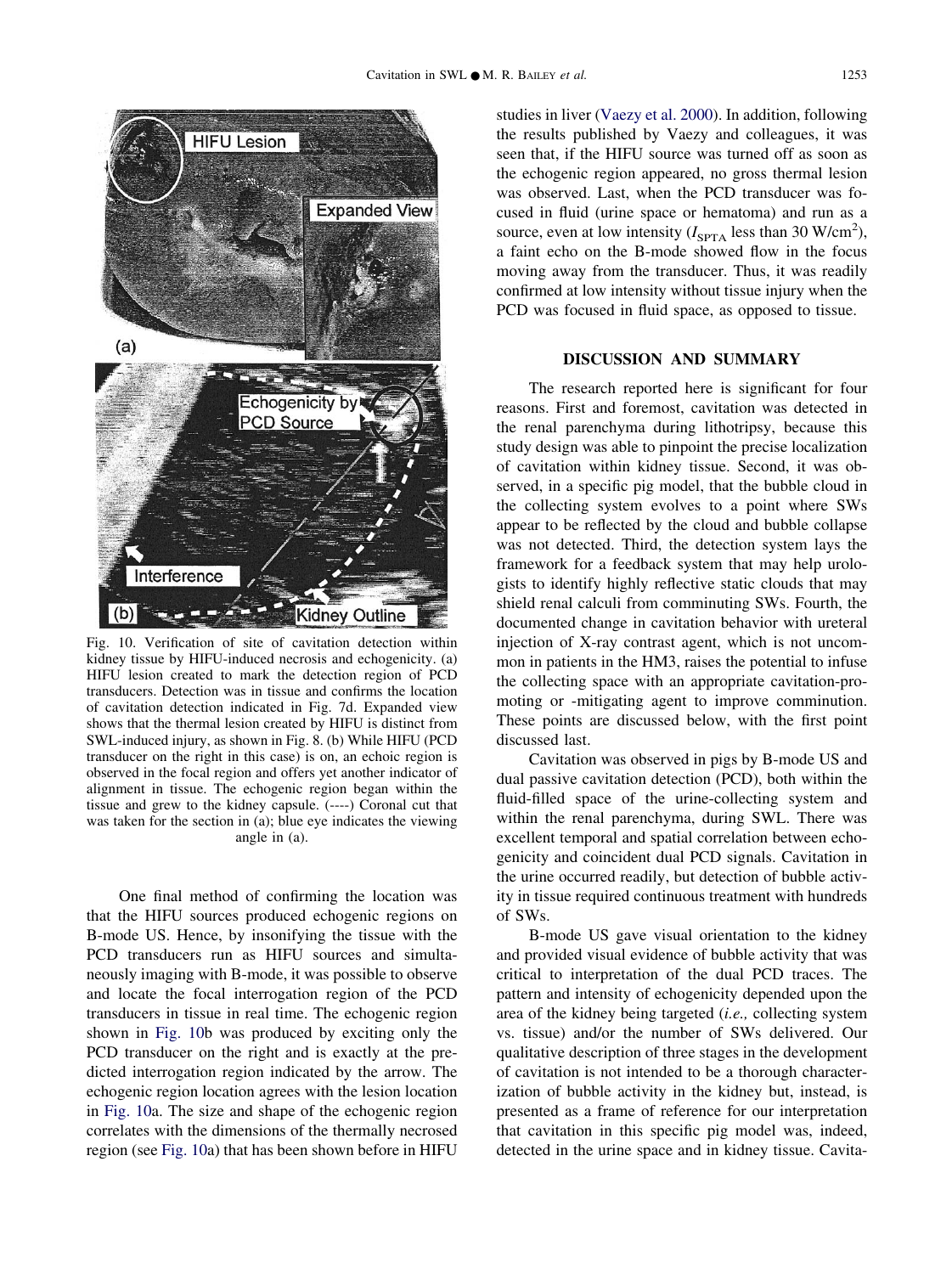tion was progressive, weak at first and increasing with successive SWs. The pattern was easier to see in the urine space, but could be observed in tissue as well.

The ease with which cavitation was observed in the collecting system is important to SWL. One might assume that there are fewer cavitation nuclei *in vivo* than *in vitro,* because of intense filtering by the lungs. Indeed, even *in vitro,* fewer cavitation-induced pits resulted in aluminum foil in urine than in foil in tap water [\(Lifshitz](#page-11-0) [et al. 1997\)](#page-11-0). However, in the current study, the very first SWs delivered to the collecting system produced echo and cavitation signals, which indicates that bubble nuclei were already present in native urine *in vivo.* Echo was faint and PCD signals faded but returned intermittently in this initial stage, indicating, perhaps, few nuclei and bubbles that drifted or were forced out of the target zone. Sometimes, PCD signals were detected without being able to discem echo. The collapse times of bubble clouds in the "sparse field" phase were rather short, but amplitudes of the collapse emissions were moderate to high. We speculate that bubble-bubble interactions were low and that bubbles collapsed spherically, with limited loss of collapse energy through fluid-jet flow. These experiments were conducted in animals that did not have kidney stones. One might speculate, as has been shown *in vitro* [\(Pishchalnikov et al. 2003\)](#page-11-0), that the presence of a stone at the lithotripter focus would nucleate even more bubbles, which, in sufficient numbers, collapse asymmetrically as a cluster. The current observations suggest that the undisturbed (*i.e.,* no added X-ray contrast agent) environment of the collecting system immediately yielded cavitating bubbles and that the number of bubbles increased over the course of treatment.

With continued administration of  $\sim$ 200 SWs, the initial "sparse field" of bubble clouds developed into a brighter sustained "pulsating field", in which the cloud appeared to grow in size and bubble density. Brightness,  $t_c$ , and frequency of cavitation occurrence increase together, but amplitude after an initial increase decreases with brightness toward the end of the pulsating field,  $\sim$  50 SWs later. Bubble cloud simulations [\(Tanguay and](#page-11-0) [Colonius 2003\)](#page-11-0) and high-speed movies [\(Sapozhnikov et](#page-11-0) [al. 2002\)](#page-11-0) have indicated that more densely populated clouds have longer  $t_c$  and smaller bubbles. High void fractions can lead to lower collapse energy in the simulated cloud collapse. Weaker collapse could be responsible, along with acoustic shielding of the stone by the cloud, for lower comminution at higher SW-delivery rates [\(Paterson et al. 2002; Pace et al. 2003\)](#page-11-0). Physically, we might attribute the weakened collapse to increased compressibility of the fluid/bubble mixture that, through attenuation and bubble compression, reduces the pressure felt by bubbles in the cloud interior.

The pulsating clouds became more echoic, with longer  $t_c$  and a higher frequency of PCD signals following injection of X-ray contrast agent. An X-ray contrast agent is used at some clinical centers to aid in stone localization and targeting, but not with the goal of influencing cavitation. This result shows that cavitation can be altered by introduction of medium through a ureteral catheter. One may speculate that addition of the right medium could be used either to enhance or to mitigate cavitation, with the goal of improving stone comminution.

We observed that the bubble cloud eventually saturated the collecting system. The "pulsating field" gave way to a static cloud (*i.e.,* "static field"), densely populated with intense echo that filled the urine space. At this point, the PCD detected a high-amplitude first signal, but no delayed collapse signal. It appeared that there was no observable growth and collapse of bubbles and that the initial signal was very high amplitude. We speculate on two possible processes here. In one process, the bubbles on the periphery or in the cloud collapse with the impact of the lithotripter SW. As has been predicted in clouds, the collapse of outer bubbles reinforces the collapse of inner bubbles, creating a high-amplitude collapse signal. The asymmetrical and sequential initial collapse of these bubbles in the cloud prevents them from growing, collapsing and yielding a detectable acoustic emission (or, we speculate, a damaging impact on a stone). The second process provides a more satisfying explanation to us. The SW appeared to reflect from, not to penetrate, the cloud. Such a cloud presents a barrier to SWs and would presumably shield a stone from comminution. The amplitude of SW reflection was higher than that of even the largest collapse signals, a condition suggestive of the large impedance mismatch that would be expected for a water-gas interface. This interface was likely larger than a single scattering bubble, which helps to explain the high amplitude, because a plane reflection does not suffer the spherically-diverging losses that the collapse signal suffers. Also, the bubble collapse generates a SW of shorter duration (*i.e.,* more energy in higher frequencies) than the lithotripter SW. US attenuation in tissue generally increases with frequency, which leads to the emitted collapse signal being more attenuated and, in addition, the narrow-band PCD transducers are not sensitive to frequencies above 2 MHz [\(Coleman et al. 1996\)](#page-11-0). In summary, distinct phases of cavitation activity were observed which, we speculate, may produce different stone comminution and tissue injury.

The detection system that we have described is a prototype research tool, but provides a method to monitor and qualitatively to characterize cavitation. A Bmode imaging system synchronized with SW delivery could improve sensitivity, because *F2* could be interro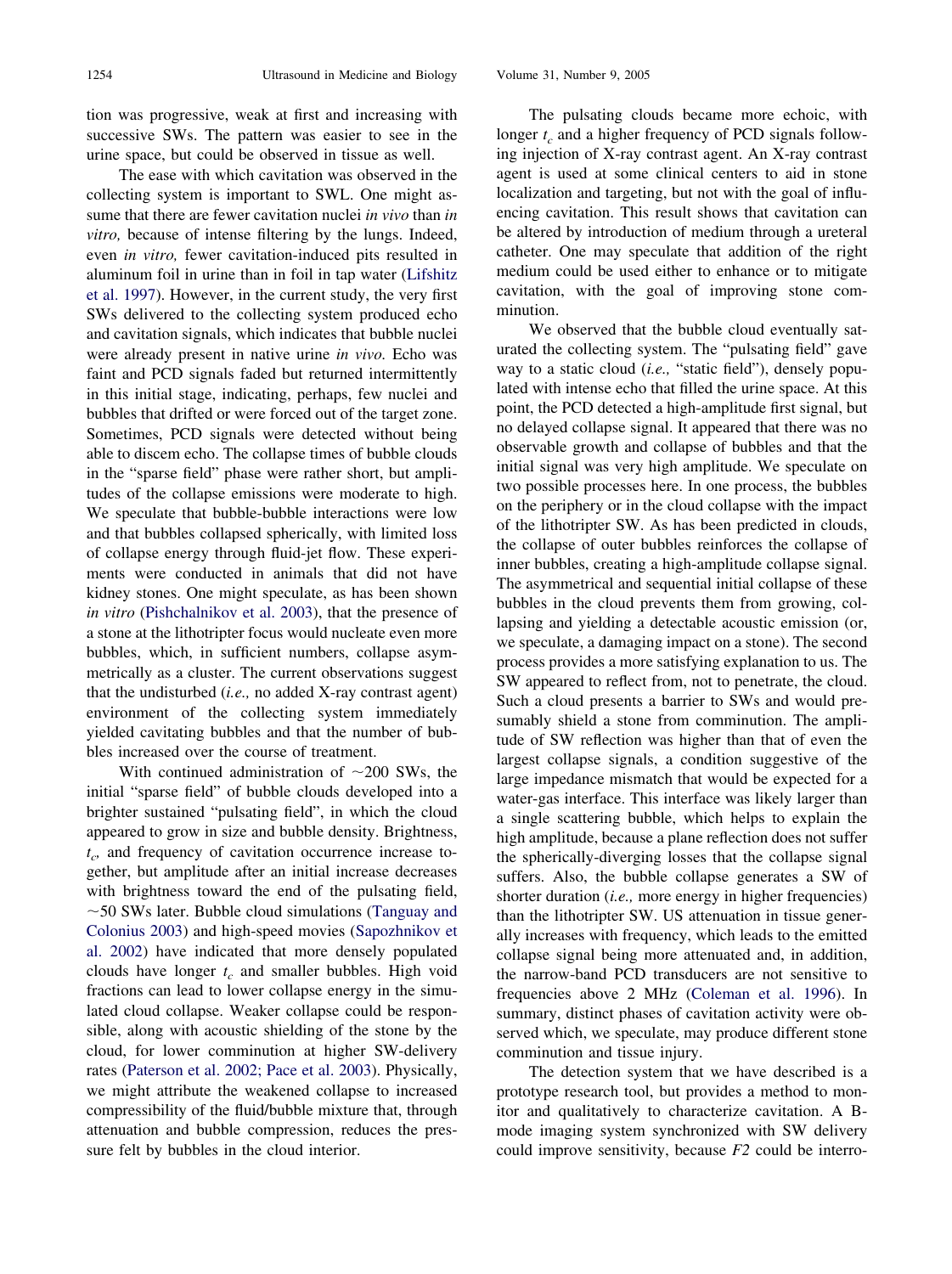<span id="page-10-0"></span>gated immediately following SW arrival. Currently, we are only detecting residual bubbles remaining after cavitation collapse on B-mode, which act as nuclei for the next SW [\(Sapozhnikov et al. 2002\)](#page-11-0). However, with a synchronized active cavitation system, it might be possible to monitor bubbles during growth and collapse. It seems reasonable to suggest that observation of attainment of a "static field" of cavitation could be used as a clue to reduce the rate of SW delivery or, pause treatment. The potential also exists for a feedback system on cavitation in tissue and, possibly, tissue injury.

The key finding from this study is that cavitation can occur in the kidney parenchyma during SWL. That is, cavitation occurs not only within the urine collecting system but also within kidney tissue. B-mode US and dual passive cavitation detection simultaneously recorded evidence of cavitation in the kidney parenchyma, and PCD signals were responsive to changes in lithotripter kV. Spatial resolution of the detection system could easily differentiate urine space from the surrounding tissue.

This study was not designed to determine the threshold for production of cavitation in kidney tissue. Instead, SWs were delivered first to the collecting system. From our previous experience, we know that SW exposure stimulates a vasoconstrictive response in the kidney that affects injury caused by subsequent treatment [\(Willis et al. 2004\)](#page-11-0). Thus, in the current study, the delivery of SWs to the collecting system may very well have influenced the ability of the surrounding tissue to support cavitation. With this in mind, we can describe that cavitation occurred readily in the urine space, but required a considerable dose of continuous pulses (about 1000 SWs in each animal) to develop in tissue.

Although not designed to correlate cavitation spatially or temporally with tissue injury, this study lays the foundation for future investigation. A most interesting question about SWL tissue injury is, "What initiates injury?" SWL-induced injury, termed "lithotripsy nephritis," is a vascular injury, with the smallest vessels rupturing first [\(Evan et al. 1998\)](#page-11-0). Likely, this injury begins slowly and grows. Isolated vessel ruptures or cavitation events may initially be difficult to find. Three processes have been proposed for this initial injury. These are vessel puncture caused by cavitation collapse, vessel rupture caused by bubble expansion [\(Carstensen](#page-11-0) [et al. 1990; Zhong et al. 2001\)](#page-11-0) or vessel tearing because of pressure gradients in the SW [\(Lokhandwalla and Stur](#page-11-0)[tevant 2000\)](#page-11-0). This report lays some of the groundwork for distinguishing among these mechanisms. Vessel breaks lead to blood pooling and cavitation in the pooled blood, which, we speculate, then becomes the dominant mechanism of injury. Other evidence links cavitation, although not yet proven to initiate injury, with observed injury (Delius et al. 1989; [Evan et al. 2002\)](#page-11-0). It is interesting to note that a sustained pulsating cavitation cloud was observed in the collecting system after 150–250 SWs, which is comparable with published times for the observation of hematuria [\(Evan et al. 1998\)](#page-11-0) and, in tissue, after 1000 SWs, which is comparable with the threshold number for observed tissue injury [\(Evan et al.](#page-11-0) [1998\)](#page-11-0). In addition, the first observed cavitation is in the collecting system, which is bounded by the renal papillae, which are the first sites of injury.

## **CONCLUSION**

A detection system, in which dual passive receivers and B-mode US were coaligned with the focal point of a Dornier HM3 lithotripter, was used to demonstrate that cavitation can occur in renal tissue, as well as in the urine collecting system, during SW treatment. Cavitation in the kidney was progressive and increased as more SWs were delivered. Bubble dynamics in the urine space suggest that acoustic shielding may develop during continuous SW delivery. The current study does not address the mechanisms of tissue damage in SWL, but provides direct evidence that cavitation occurs in the renal parenchyma during shock-wave lithotripsy.

## **ACKNOWLEDGEMENTS**

The authors thank the many members of the Consortium on Shock Waves in Medicine for discussions, research help and guidance on this paper. Many complicated preliminary experiments went into this paper and they benefited from technical help from making the devices through interpreting the images to the animal protocol. In particular, the authors thank Philip Blomgren (Indiana University School of Medicine) for histological analysis and the research staff at Clarian Methodist Hospital in Indianapolis for their help and cooperation. They also acknowledge guidance on clinical SWL by Dr. James Lingeman at Methodist Hospital Institute for Kidney Stone Disease and Indiana University School of Medicine. The authors are also grateful for the detailed and thoughtful comments of the referees, which improved the clarity of the presentation as well as leading to additional calculations to test their speculative conclusions. The work was supported primarily by NIH (grants DK43881 and DK55674), with help from NSBRI (grant SMS00203), an NIH Fogarty International Research Collaboration Award, an ONR International Field Office Visiting Scientist grant and a CRDF grant.

#### **REFERENCES**

Blomgren P, Connors BA, Lingeman JE, Willis L, Evan AP. Quantitation of shock wave lithotripsy-induced lesion in small and large pig kidneys. Anat Rec 1997;249(3):341–348.